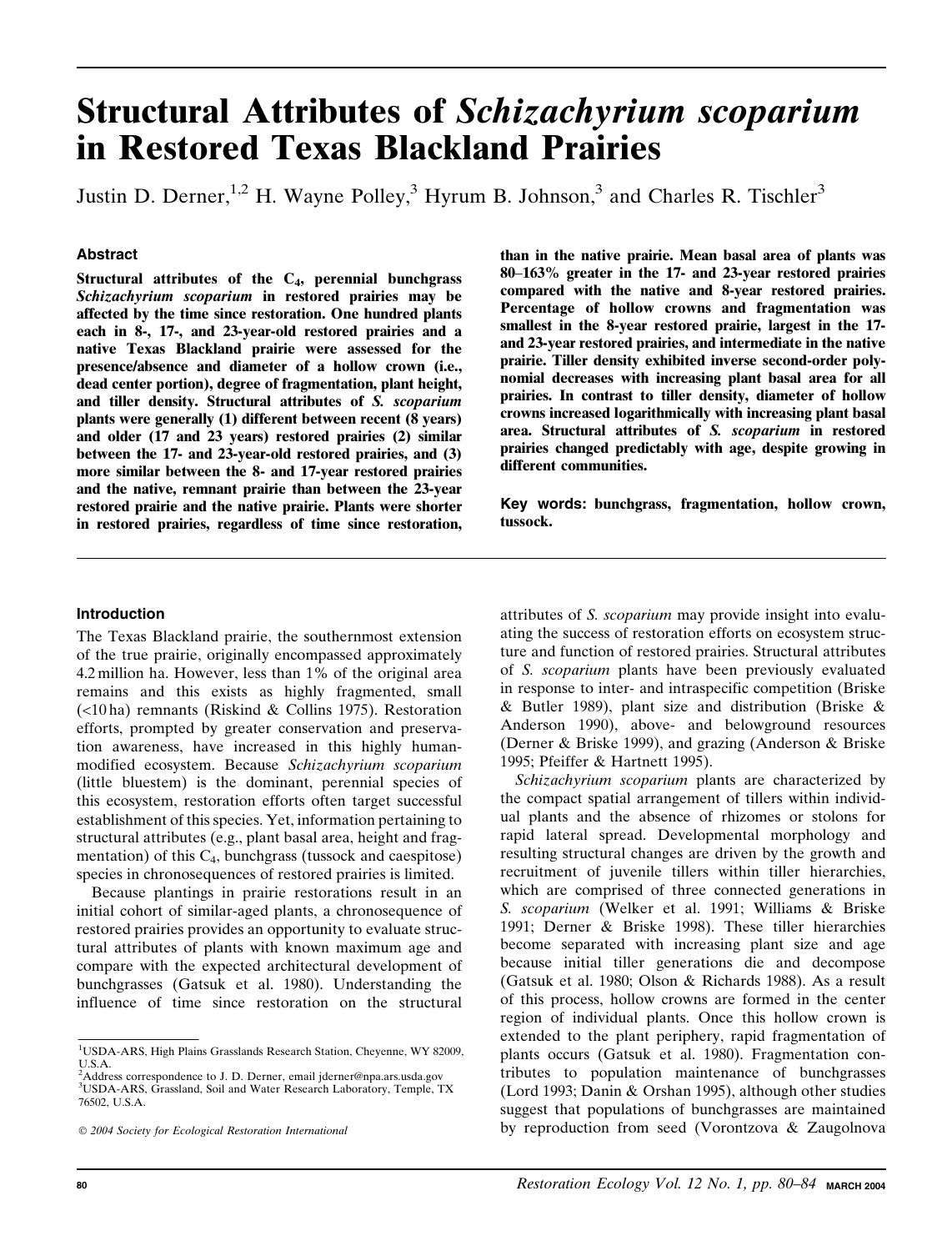1985; Zhukova & Ermakova 1985). Determining the level of fragmentation of S. scoparium plants along a chronosequence of restored prairies would provide information relevant to the potential self-sustainability of these populations.

The objective of this study was to determine whether structural attributes of S. scoparium plants differed between recent (8 years) and older (17 and 23 years) restorations and a native, remnant Texas Blackland prairie. We hypothesized that (1) plant height, size and occurrence of hollow crowns, and degree of plant fragmentation would be greater in older than recently restored prairies and (2) tiller density (number of tillers per unit basal area) would be lower in older than recently restored prairies. This chronosequence of restored prairies with plants of known maximum age provides an opportunity to estimate age structure of the population of S. scoparium plants in the native prairie using the assumption that plant basal area is a surrogate for plant age. The utility of this study from a reclamation perspective is the potential for determining when a restored Texas Blackland prairie may have similar demographic and structural composition of the dominant, perennial grass S. scoparium as found in a native prairie.

# Study Area

This study was conducted on native and restored mesic tallgrass prairies in the Blackland tallgrass prairie region near Riesel, TX (31° 28' N; 96° 52' W). Long-term (62-year), mean annual precipitation is 89.6 ( $\pm$ 22.0, 1 SD) cm, with peaks in May and October. Precipitation was above average in 2 of the 3 years (1997 and 1998) before this investigation, but precipitation in 1999 was only 56% of average. Precipitation in 2000 to time of sampling was 106% of normal.

Prairies studied include: (1) a native, remnant tallgrass prairie that is hayed annually in late June, as is typical in this region and (2) 8-, 17-, and 23-year-old restored tallgrass prairies that are also hayed in late June. These prairies are small  $(\langle 2 \text{ ha} \rangle)$ , have the same soil series (Heiden; fine, smectic thermic Udic Haplusterts) with 15% slope, have Schizachyrium scoparium as the dominant plant species, are within 2 km of each other, and are surrounded by croplands or permanent pastures.

The native prairie is dominated by climax vegetation for Blackland tallgrass prairie: S. scoparium (little bluestem), Sorghastrum nutans (yellow Indiangrass), Sporobolus compositus (meadow dropseed), Nassella leucotricha (Texas wintergrass), and *Bouteloua curtipendula* (sideoats grama). Seed hay harvested in late October from the native prairie was spread as mulch on the soil surface to restore each of the other prairies on formerly cultivated (row crops) lands. The same process was used for each restored prairie (P. Mezynski, personal communication). The same seed hay was not used for each restoration effort, but seeds were harvested from the same plant

material sources, and years in which seed hay was harvested for each restoration exhibited average or above average precipitation.

Preliminary data from three of the prairies (excluding the 23-year-old prairie) indicate that peak standing crop in the 8- and 17-year-old restored prairies was  $50-57\%$  of that in the native prairie (6500 kg/ha) (Polley et al., unpublished data). Species composition of S. scoparium was greater in the restored  $(44–68%)$  than native prairies (34%), while forb composition exhibited the opposite trend with 13-18% forbs in the restored prairies and 35% forb composition in the native prairie. In addition, species richness was 1.6-2.7-fold greater in the native prairie  $(15.6 \text{ species per } 0.5 \text{ m}^2).$ 

# Methods

Five 20-m transects were randomly located in each prairie on 1922 June 2000. The nearest Schizachyrium scoparium plant every meter along each transect (20 plants per transect, 100 plants total for each prairie) was qualitatively assessed for the presence/absence of a hollow crown (i.e. dead center portion) and degree of fragmentation and quantitatively assessed for plant height, tiller number, basal circumference, and diameter of the hollow crown. Degree of fragmentation was assigned "none" if the plant was intact and if there was no evidence of physical separation between neighboring tiller hierarchies, ''present'' if there was evidence of physical separation, and ''complete'' if the majority of neighboring hierarchies were physically separated.

Neither the restored nor native prairies were replicated, but this is a unique situation with a chronosequence of restored prairies within close proximity and from the same seed source. Inferences from our findings, however, are specific to our experimental location and treatments. Further experimentation is required to determine the applicability of results to a wider geographic area. Structural attributes of individual S. scoparium plants in the native and restored prairies were analyzed using a oneway general linear model (GLM) in SAS (SAS Institute 1994) at the 0.05 probability level. Comparisons between structural attributes for pairs of prairies were conducted using contrasts in GLM when there was a significant overall treatment effect for the structural attribute. Relationships between tiller density and plant basal area and between the diameter of hollow crown and plant basal area for each prairie were fit with linear, polynomial, hyperbolic, power, and logarithmic functions. The model with the greatest  $r^2$  value was used as the best fit.

### **Results**

Plants were shorter in restored prairies, regardless of time since restoration, than in the native prairie (Table 1). Plant height was 41-49% greater in 17- and 23-year restored prairies than in the 8-year restored prairie. Mean basal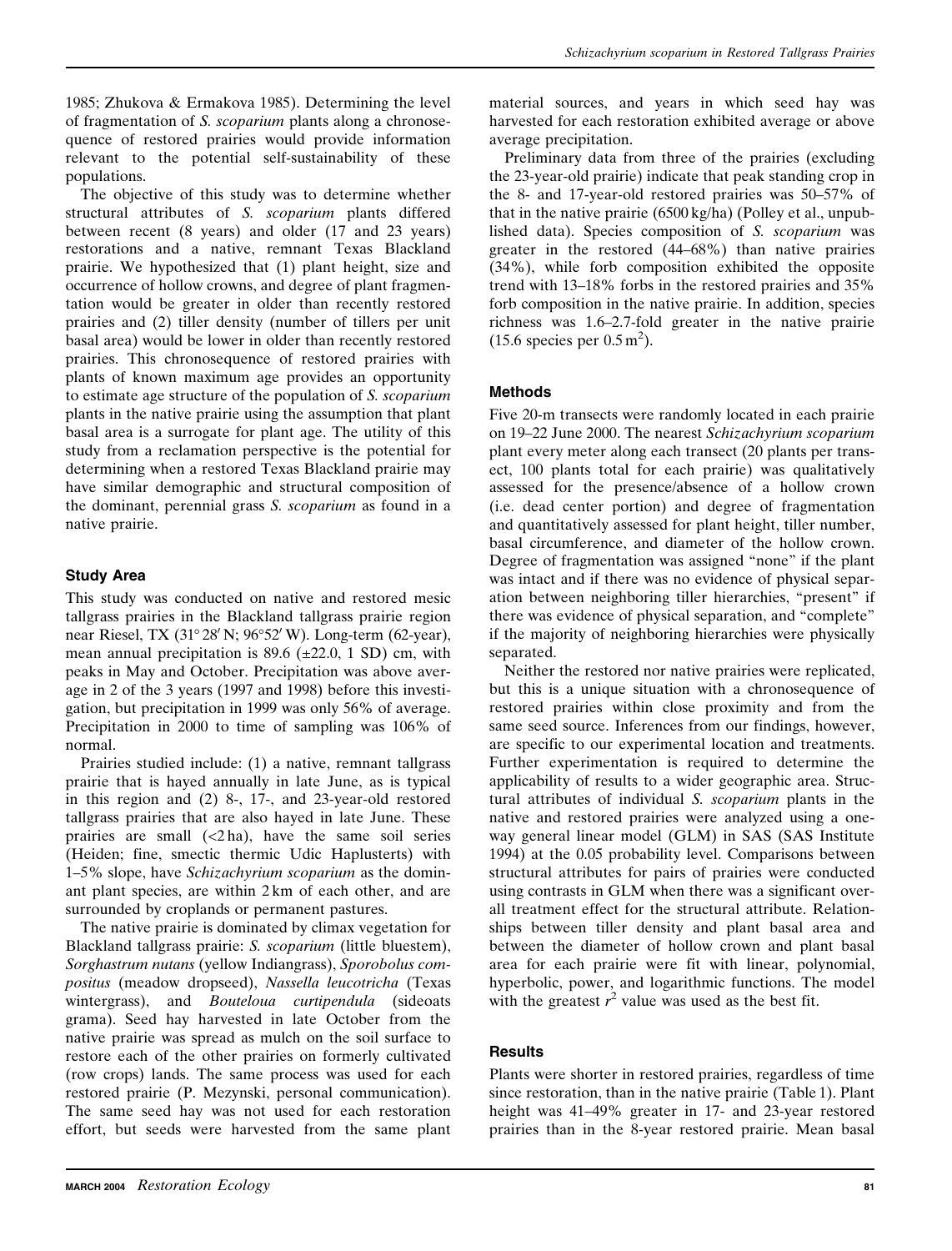|                                                                             | Prairie                                                     |                                                             |                                                             |                                                              |
|-----------------------------------------------------------------------------|-------------------------------------------------------------|-------------------------------------------------------------|-------------------------------------------------------------|--------------------------------------------------------------|
|                                                                             | NP                                                          | 8-year RP                                                   | $17$ -year $RP$                                             | $23$ -year $RP$                                              |
| Height (cm)<br>Basal area $(cm2)$<br>Hollow crowns $(\% )$<br>Fragmentation | 71 $(1)^c$<br>84 $(6)^a$<br>76 $(4)^{e}$<br>$1.6(0.05)^{b}$ | 39 $(1)^a$<br>85 $(4)^a$<br>$65(5)^{a}$<br>$1.1~(0.03)^{a}$ | 58 $(1)^{b}$<br>$151(8)^{o}$<br>88 $(3)^c$<br>$1.9(0.04)^c$ | 55 $(1)^{b}$<br>221 $(12)^c$<br>98 $(1)^c$<br>$2.0~(0.04)^c$ |

Table 1. Structural attributes of the perennial, C<sub>4</sub> bunchgrass little bluestem in a native (NP) and three restored (RP) tallgrass prairies.

Values are means ( $n = 100$ ) with SE in parentheses. Values with the same superscript letter are not significantly ( $p < 0.05$ ) different between prairies. Fragmentation was qualitatively assessed as 1, none; 2, present; and 3, complete.

area of plants did not differ between the native and 8-year restored prairies. However, it was 80% greater in the 17 year restored prairie and 163% greater in the 23-year restored prairie. Percentage of hollow crowns and fragmentation was smallest in the 8-year restored prairie, largest in the 17- and 23-year restored prairies, and intermediate in the native prairie.

Tiller density exhibited decreases with increasing plant basal area for all restored prairies and the native prairie (Fig. 1). These decreases were best fit with inverse secondorder polynomial regression equations.  $r^2$  values were similar between native and 8- and 17-year restored prairies. In contrast to tiller density, diameter of hollow crowns increased with increasing plant basal area in all restored prairies (Fig. 2). These relationships were best fit with logarithmic regression equations.  $r^2$  values were larger compared with those for tiller density.  $r^2$  values were similar for the native prairie and the 8-year restored prairie, with these values greater than those for the 17- and 23-year restored prairies.

### **Discussion**

Structural attributes of Schizachyrium scoparium plants in restored Texas Blackland prairies were generally (1) different between recent (8 years) and older (17 and 23 years) restored prairies (2) similar between the 17- and 23-year restored prairies, and (3) more similar between the 8- and 17-year restored prairies and the native, remnant prairie than between the 23-year restored prairie and the native prairie. Plant height, size and occurrence of hollow crowns, and degree of plant fragmentation were greater in older than recently restored prairies (hypothesis 1). In addition, tiller density was lower in older than recently restored prairies (hypothesis 2). Collectively, our findings indicate that this chronosequence of restored prairies with plants of known maximum age did provide an opportunity to estimate age structure of the population of S. scoparium plants in the native prairie using the assumption that plant basal area is a surrogate for plant age. These data suggest that the demographic and structural composition of the dominant, perennial grass S. scoparium in 8- and 17-year-old restored prairies are similar to native prairies.

High percentages of hollow crowns, large diameters of hollow crowns, and high levels of fragmentation of S. scoparium plants in the older restored prairies follow the pattern of architectural development of bunchgrasses. Tiller hierarchies become separated as plants age, and older generations die and decompose within the interior region of the plant (Gatsuk et al. 1980; Olson & Richards 1988). This region (hollow crown) remains decadent because of an accumulation of old culms and limited recruitment of juvenile tillers (Olson & Richards 1988; Briske & Butler 1989) and resource depletion within this interior region (Wan & Sosebee 2000). The pattern of architectural developmental of bunchgrasses could be used to estimate ages of prairie restoration efforts where such information is lacking.

Differences between recent (8 years) and older (17 and 23 years) restored prairies in structural attributes of height, basal area, hollow crown occurrence, and fragmentation of S. *scoparium* plants and the absence of differences in structural attributes between the two older restored prairies suggest that changes in structure slow down and reach a threshold after about 2 decades in the prairies studied. That this threshold is a product of the pattern of architectural development in bunchgrasses is evidenced by structural differences observed between the early reproductive (<10 years) and late reproductive stages (>15 years) of bunchgrasses (Gatsuk et al. 1980). The age of the oldest restored prairie in this investigation (23 years) coincides with the lower limits of maximum plant longevities for bunchgrasses (25–80 years) (Vorontzova & Zaugolnova 1985; Zhukova & Ermakova 1985; Briske & Richards 1995), implying that the oldest plants in this prairie may soon be completely fragmented. Although these data indicate a clear trend in demographic and structural composition of S. scoparium plants, it is unknown whether this is manifest in a change in ecosystem processes and function that may have important ramifications to long-term sustainability of prairie restorations. Yet, greater plant heights from the native prairie than in any of the restored prairies does suggest that soil nutrient levels and/or soil moisture relations in the restored prairies are still below precultivated conditions.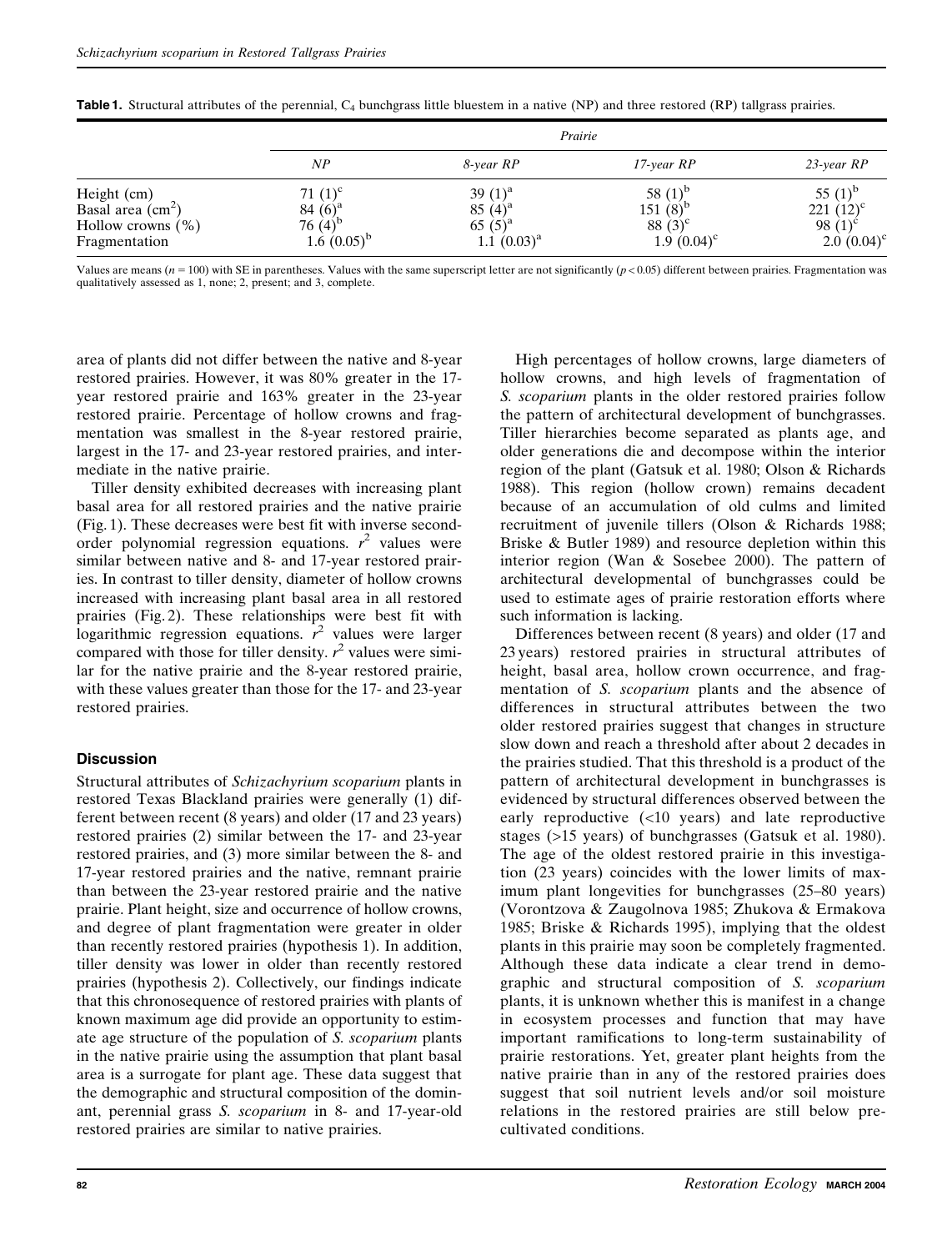

14 12 10 8 6 4 Native prairie 2  $r^2 = 0.58$ 14 12 10 8 Diameter of hollow crown (cm) Diameter of hollow crown (cm) 6 4 8-yr restored 2  $r^2$  = 0.65 14 12 10 8 6 4 17-yr restored 2  $r^2 = 0.41$ 14 12 10 8 6 4 23-yr restored 2  $r^2 = 0.48$ 100 200 300 400 500 600 700 Basal area (cm<sup>2</sup>)

Figure 1. Relationships between tiller density and individual plant basal area of the C4, perennial, bunchgrass little bluestem in a native tallgrass prairie and three restored prairies differing in time since restoration (8, 17, and 23 years).

Existing plants in the native, remnant prairie are probably remaining fragments of formerly large plants because plant fragmentation is a common characteristic in bunchgrasses (Wilhalm 1995). These fragments contribute to genet existence and population maintenance (Lord 1993; Danin & Orshan 1995). However, populations of bunchgrasses may also be maintained by reproduction from seed (Vorontzova & Zaugolnova 1985; Zhukova & Ermakova 1985). Yet, seedling establishment

Figure 2. Relationships between diameter of hollow crown and individual plant basal area of the  $C_4$ , perennial, bunchgrass little bluestem in a native tallgrass prairie and three restored prairies differing in time since restoration (8, 17, and 23 years).

of bunchgrasses is dependent on gap disturbances which reduce the interference of established plants through belowground competition (Aguilera & Lauenroth 1993, 1995) and seed availability and soil moisture (O'Connor 1996). This investigation did not address the contribution of periodic recruitment from seeds in each of these prairies nor the role of recruitment on the demographic and structural composition of S. scoparium in these prairies.